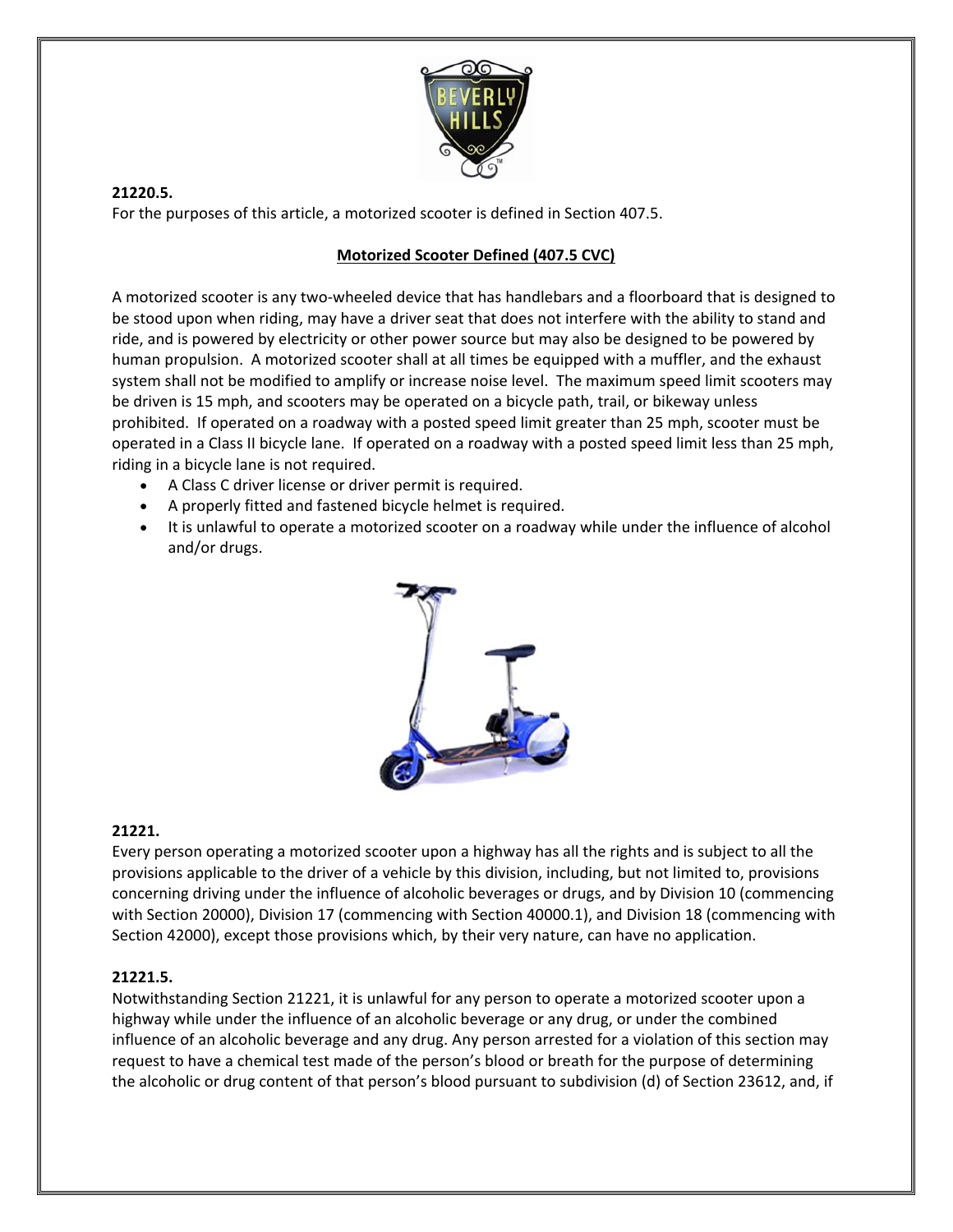

so requested, the arresting officer shall have the test performed. A conviction of a violation of this section shall be punished by a fine of not more than two hundred fifty dollars (\$250).

# **21223.**

(a) Every motorized scooter operated upon any highway during darkness shall be equipped with the following:

(1) Except as provided in subdivision (b), a lamp emitting a white light which, while the motorized scooter is in motion, illuminates the highway in front of the operator and is visible from a distance of 300 feet in front and from the sides of the motorized scooter.

(2) Except as provided in subdivision (c), a red reflector on the rear that is visible from a distance of 500 feet to the rear when directly in front of lawful upper beams of headlamps on a motor vehicle.

(3) A white or yellow reflector on each side visible from the front and rear of the motorized scooter from a distance of 200 feet.

(b) A lamp or lamp combination, emitting a white light, attached to the operator and visible from a distance of 300 feet in front and from the sides of the motorized scooter, may be used in lieu of the lamp required by paragraph (1) of subdivision (a).

(c) A red reflector, or reflectorized material meeting the requirements of Section 25500, attached to the operator and visible from a distance of 500 feet to the rear when directly in front of lawful upper beams of headlamps on a motor vehicle, may be used in lieu of the reflector required by paragraph (2) of subdivision (a).

### **21224.**

(a) A person operating a motorized scooter is not subject to the provisions of this code relating to financial responsibility, registration, and license plate requirements, and, for those purposes, a motorized scooter is not a motor vehicle.

(b) A motorized scooter is exempt from the equipment requirements in Division 12 (commencing with Section 24000), except for Sections 24003 and 27400, Article 4 (commencing with Section 27450) of Chapter 5 of Division 12, and Section 27602.

(c) Notwithstanding subdivision (b), any motorized scooter may be equipped with equipment authorized by Division 12 (commencing with Section 24000).

(d) Any motorized scooter equipped with lighting equipment that is authorized by Division 12 (commencing with Section 24000) shall meet the lighting requirements in Article 1 (commencing with Section 24250) of Chapter 2 of Division 12 for that equipment.

### **21225.**

This article does not prevent a local authority, by ordinance, from regulating the registration of motorized scooters and the parking and operation of motorized scooters on pedestrian or bicycle facilities and local streets and highways, if that regulation is not in conflict with this code.

### **21226.**

(a) A person shall not sell or offer for sale a motorized scooter that produces a maximum noise level exceeding 80 dbA at a distance of 50 feet from the centerline of travel when tested in accordance with Society of Automotive Engineers (SAE) Recommended Practice J331 JAN00.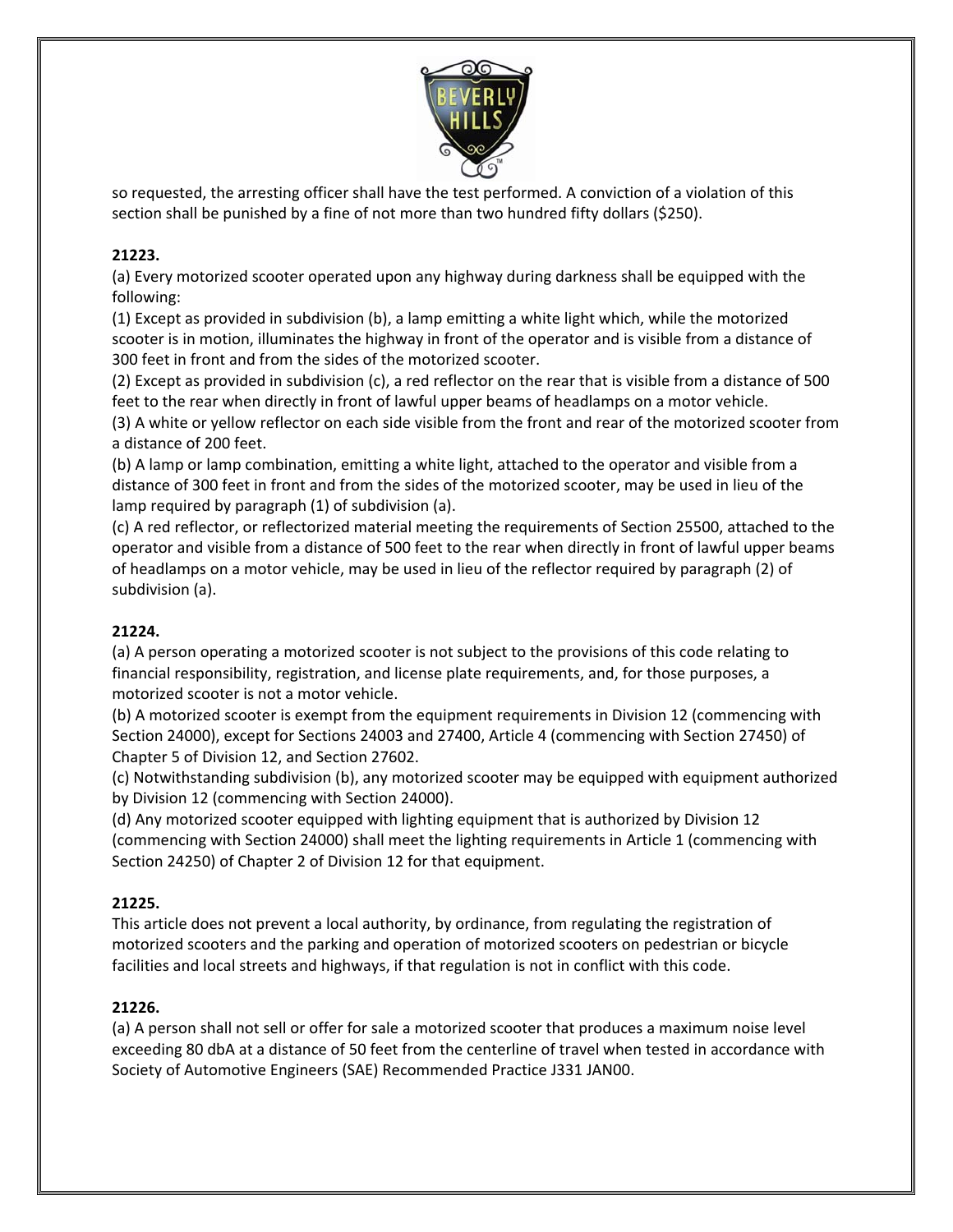

(b) A motorized scooter, as defined in subdivision (b) of Section 407.5, shall at all times be equipped with a muffler meeting the requirements of this section, in constant operation and properly maintained to prevent any excessive or unusual noise, and a muffler or exhaust system shall not be equipped with a cutout, bypass, or similar device.

(c) A motorized scooter, as defined in subdivision (b) of Section 407.5, operated off the highways shall at all times be equipped with a muffler meeting the requirements of this section, in constant operation and properly maintained to prevent any excessive or unusual noise, and a muffler or exhaust system shall not be equipped with a cutout, bypass, or similar device.

(d) A person shall not modify the exhaust system of a motorized scooter in a manner that will amplify or increase the noise level emitted by the motor of the scooter so that it is not in compliance with this section or exceeds the noise level limit established by subdivision (a). A person shall not operate a motorized scooter with an exhaust system so modified.

### **21227.**

(a) A motorized scooter shall comply with one of the following:

(1) Operate in a manner so that the electric motor is disengaged or ceases to function when the brakes are applied.

(2) Operate in a manner so that the motor is engaged through a switch or mechanism that, when released, will cause the electric motor to disengage or cease to function.

(b) It is unlawful for a person to operate a motorized scooter that does not meet one of the requirements of subdivision (a).

#### **21228.**

Any person operating a motorized scooter upon a highway at a speed less than the normal speed of traffic moving in the same direction at that time shall ride as close as practicable to the right‐hand curb or right edge of the roadway, except under the following situations:

(a) When overtaking and passing another vehicle proceeding in the same direction.

(b) When preparing for a left turn, the operator shall stop and dismount as close as practicable to the right-hand curb or right edge of the roadway and complete the turn by crossing the roadway on foot, subject to the restrictions placed on pedestrians in Chapter 5 (commencing with Section 21950).

(c) (1) When reasonably necessary to avoid conditions, including, but not limited to, fixed or moving objects, vehicles, bicycles, pedestrians, animals, surface hazards, or substandard width lanes, which make it unsafe to continue along the right‐hand curb or right edge of the roadway, subject to Section 21656.

(2) For the purposes of paragraph (1), a "substandard width lane" is a lane that is too narrow for a motorized scooter and another vehicle to travel safely side by side within the lane.

(d) Any person operating a motorized scooter upon a highway that carries traffic in one direction only and has two or more marked traffic lanes may operate the motorized scooter as near the left-hand curb or left edge of that roadway as practicable.

However, when preparing for a right turn, the operator shall stop and dismount as close as practicable to the left-hand curb or left edge of the highway and complete the turn by crossing the roadway on foot, subject to the restrictions placed on pedestrians in Chapter 5 (commencing with Section 21950).

#### **21229.**